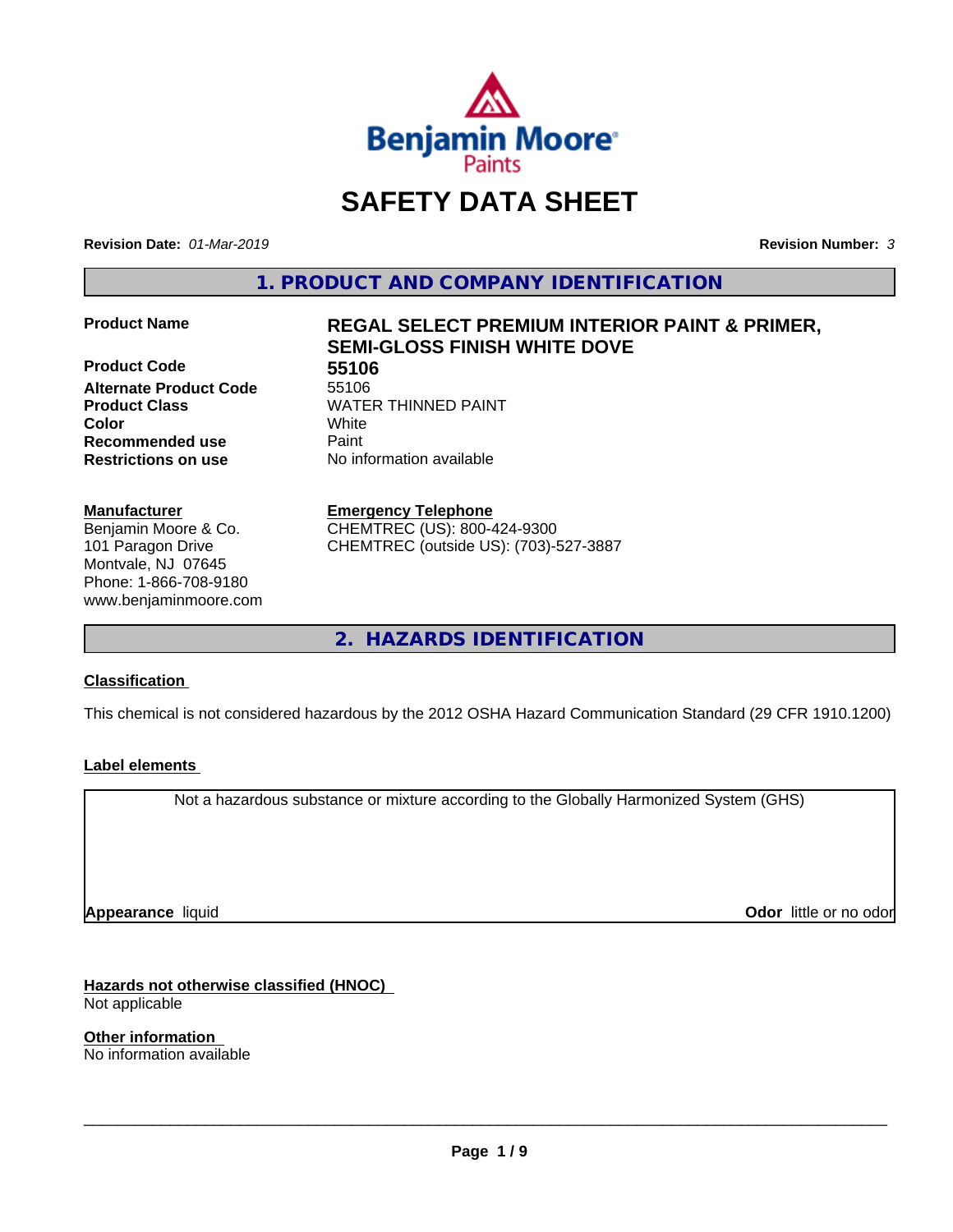# **3. COMPOSITION INFORMATION ON COMPONENTS**

\_\_\_\_\_\_\_\_\_\_\_\_\_\_\_\_\_\_\_\_\_\_\_\_\_\_\_\_\_\_\_\_\_\_\_\_\_\_\_\_\_\_\_\_\_\_\_\_\_\_\_\_\_\_\_\_\_\_\_\_\_\_\_\_\_\_\_\_\_\_\_\_\_\_\_\_\_\_\_\_\_\_\_\_\_\_\_\_\_\_\_\_\_

| Chemical name                   | <b>CAS No.</b> | Weight-%    |
|---------------------------------|----------------|-------------|
| Titanium dioxide                | 13463-67-7     | $20 - 25$   |
| Kaolin                          | 1332-58-7      | - 5         |
| Silica, amorphous               | 7631-86-9      | - 5         |
| Sodium C14-C16 olefin sulfonate | 68439-57-6     | $0.1 - 0.5$ |

|                                                  | 4. FIRST AID MEASURES                                                                                    |
|--------------------------------------------------|----------------------------------------------------------------------------------------------------------|
| <b>General Advice</b>                            | No hazards which require special first aid measures.                                                     |
| <b>Eye Contact</b>                               | Rinse thoroughly with plenty of water for at least 15 minutes and consult a<br>physician.                |
| <b>Skin Contact</b>                              | Wash off immediately with soap and plenty of water while removing all<br>contaminated clothes and shoes. |
| <b>Inhalation</b>                                | Move to fresh air. If symptoms persist, call a physician.                                                |
| Ingestion                                        | Clean mouth with water and afterwards drink plenty of water. Consult a physician<br>if necessary.        |
| <b>Most Important</b><br><b>Symptoms/Effects</b> | None known.                                                                                              |
| <b>Notes To Physician</b>                        | Treat symptomatically.                                                                                   |
|                                                  |                                                                                                          |

**5. FIRE-FIGHTING MEASURES**

| <b>Suitable Extinguishing Media</b>                                              | Use extinguishing measures that are appropriate to local<br>circumstances and the surrounding environment.                                   |
|----------------------------------------------------------------------------------|----------------------------------------------------------------------------------------------------------------------------------------------|
| <b>Protective Equipment And Precautions For</b><br><b>Firefighters</b>           | As in any fire, wear self-contained breathing apparatus<br>pressure-demand, MSHA/NIOSH (approved or equivalent)<br>and full protective gear. |
| <b>Specific Hazards Arising From The Chemical</b>                                | Closed containers may rupture if exposed to fire or<br>extreme heat.                                                                         |
| <b>Sensitivity To Mechanical Impact</b>                                          | No.                                                                                                                                          |
| <b>Sensitivity To Static Discharge</b>                                           | No.                                                                                                                                          |
| <b>Flash Point Data</b><br>Flash Point (°F)<br>Flash Point (°C)<br><b>Method</b> | Not applicable<br>Not applicable<br>Not applicable                                                                                           |
| <b>Flammability Limits In Air</b>                                                |                                                                                                                                              |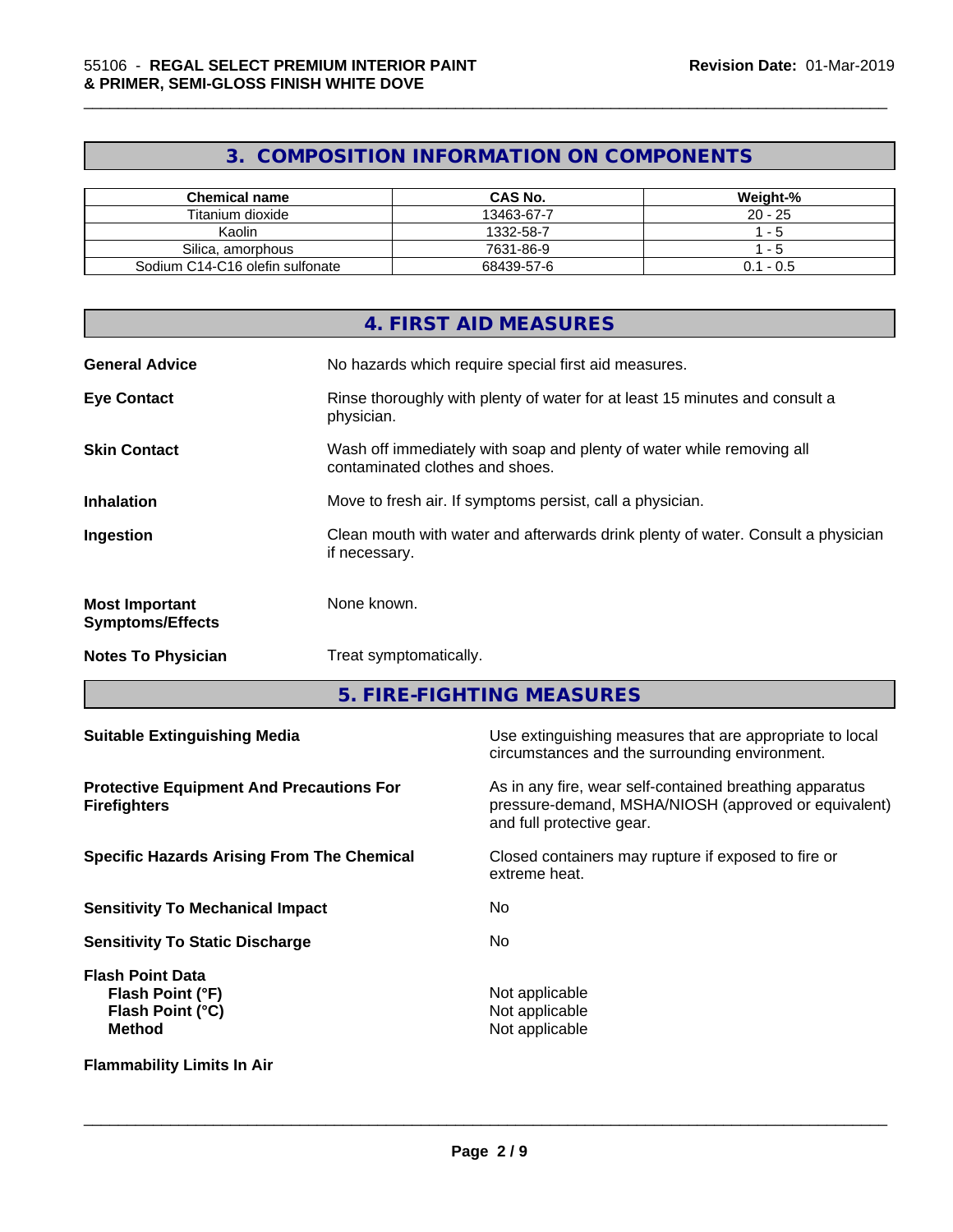# **Lower flammability limit:**<br> **Upper flammability limit:**<br>
Upper flammability limit:<br>
Not applicable **Upper flammability limit: NFPA Health:** 1 **Flammability:** 0 **Instability:** 0 **Special:** Not Applicable **NFPA Legend**

- 0 Not Hazardous
- 1 Slightly
- 2 Moderate
- 3 High
- 4 Severe

*The ratings assigned are only suggested ratings, the contractor/employer has ultimate responsibilities for NFPA ratings where this system is used.*

\_\_\_\_\_\_\_\_\_\_\_\_\_\_\_\_\_\_\_\_\_\_\_\_\_\_\_\_\_\_\_\_\_\_\_\_\_\_\_\_\_\_\_\_\_\_\_\_\_\_\_\_\_\_\_\_\_\_\_\_\_\_\_\_\_\_\_\_\_\_\_\_\_\_\_\_\_\_\_\_\_\_\_\_\_\_\_\_\_\_\_\_\_

*Additional information regarding the NFPA rating system is available from the National Fire Protection Agency (NFPA) at www.nfpa.org.*

# **6. ACCIDENTAL RELEASE MEASURES**

| <b>Personal Precautions</b>      | Avoid contact with skin, eyes and clothing. Ensure adequate ventilation.                                                                                                         |
|----------------------------------|----------------------------------------------------------------------------------------------------------------------------------------------------------------------------------|
| <b>Other Information</b>         | Prevent further leakage or spillage if safe to do so.                                                                                                                            |
| <b>Environmental precautions</b> | See Section 12 for additional Ecological Information.                                                                                                                            |
| <b>Methods for Cleaning Up</b>   | Soak up with inert absorbent material. Sweep up and shovel into suitable<br>containers for disposal.                                                                             |
|                                  | 7. HANDLING AND STORAGE                                                                                                                                                          |
| Handling                         | Avoid contact with skin, eyes and clothing. Avoid breathing vapors, spray mists or<br>sanding dust. In case of insufficient ventilation, wear suitable respiratory<br>equipment. |
| <b>Storage</b>                   | Keep container tightly closed. Keep out of the reach of children.                                                                                                                |
| <b>Incompatible Materials</b>    | No information available                                                                                                                                                         |

# **8. EXPOSURE CONTROLS/PERSONAL PROTECTION**

#### **Exposure Limits**

| <b>Chemical name</b> | <b>ACGIH TLV</b>         | <b>OSHA PEL</b>            |
|----------------------|--------------------------|----------------------------|
| Titanium dioxide     | 10 mg/m $3$ - TWA        | 15 mg/m $3$ - TWA          |
| Kaolin               | $2 \text{ mg/m}^3$ - TWA | 15 mg/m <sup>3</sup> - TWA |
|                      |                          | $5 \text{ ma/m}^3$ - TWA   |
| Silica, amorphous    | N/E                      | 20 mppcf - TWA             |
|                      |                          |                            |

#### **Legend**

ACGIH - American Conference of Governmental Industrial Hygienists Exposure Limits OSHA - Occupational Safety & Health Administration Exposure Limits N/E - Not Established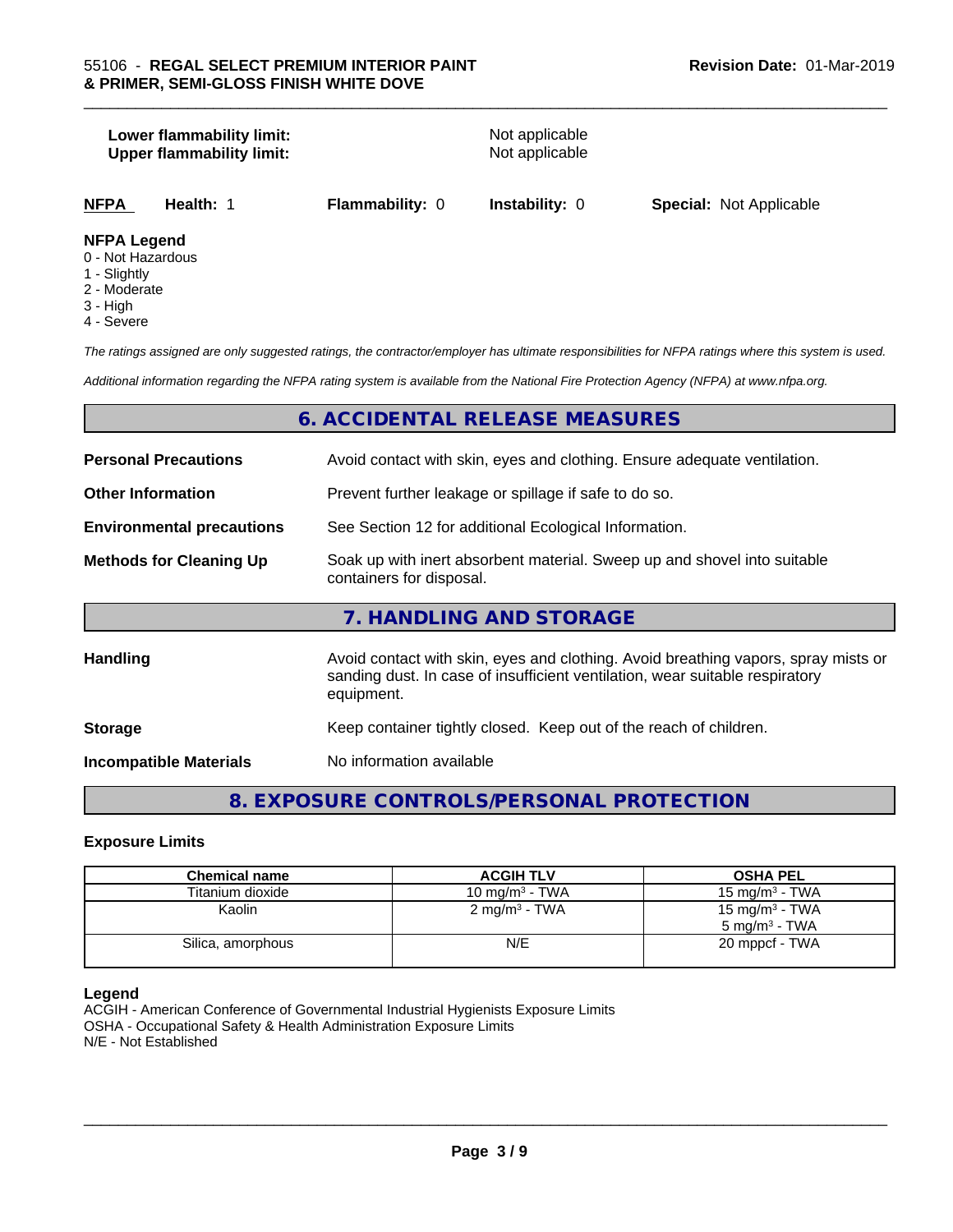| <b>Engineering Measures</b>          | Ensure adequate ventilation, especially in confined areas.                                                                          |
|--------------------------------------|-------------------------------------------------------------------------------------------------------------------------------------|
| <b>Personal Protective Equipment</b> |                                                                                                                                     |
| <b>Eye/Face Protection</b>           | Safety glasses with side-shields.                                                                                                   |
| <b>Skin Protection</b>               | Protective gloves and impervious clothing.                                                                                          |
| <b>Respiratory Protection</b>        | In case of insufficient ventilation wear suitable respiratory equipment.                                                            |
| <b>Hygiene Measures</b>              | Avoid contact with skin, eyes and clothing. Remove and wash contaminated<br>clothing before re-use. Wash thoroughly after handling. |

# **9. PHYSICAL AND CHEMICAL PROPERTIES**

| Appearance                           | liquid                   |
|--------------------------------------|--------------------------|
| Odor                                 | little or no odor        |
| <b>Odor Threshold</b>                | No information available |
| Density (Ibs/gal)                    | 10.85 - 10.95            |
| <b>Specific Gravity</b>              | $1.30 - 1.32$            |
| pH                                   | No information available |
| <b>Viscosity (cps)</b>               | No information available |
| Solubility(ies)                      | No information available |
| <b>Water solubility</b>              | No information available |
| <b>Evaporation Rate</b>              | No information available |
| Vapor pressure @20 °C (kPa)          | No information available |
| Vapor density                        | No information available |
| Wt. % Solids                         | $50 - 60$                |
| <b>Vol. % Solids</b>                 | $35 - 45$                |
| Wt. % Volatiles                      | $40 - 50$                |
| <b>Vol. % Volatiles</b>              | $55 - 65$                |
| <b>VOC Regulatory Limit (g/L)</b>    | 0                        |
| <b>Boiling Point (°F)</b>            | 212                      |
| <b>Boiling Point (°C)</b>            | 100                      |
| <b>Freezing Point (°F)</b>           | 32                       |
| Freezing Point (°C)                  | 0                        |
| Flash Point (°F)                     | Not applicable           |
| Flash Point (°C)                     | Not applicable           |
| <b>Method</b>                        | Not applicable           |
| <b>Flammability (solid, gas)</b>     | Not applicable           |
| <b>Upper flammability limit:</b>     | Not applicable           |
| Lower flammability limit:            | Not applicable           |
| <b>Autoignition Temperature (°F)</b> | No information available |
| <b>Autoignition Temperature (°C)</b> | No information available |
| Decomposition Temperature (°F)       | No information available |
| Decomposition Temperature (°C)       | No information available |
| <b>Partition coefficient</b>         | No information available |

\_\_\_\_\_\_\_\_\_\_\_\_\_\_\_\_\_\_\_\_\_\_\_\_\_\_\_\_\_\_\_\_\_\_\_\_\_\_\_\_\_\_\_\_\_\_\_\_\_\_\_\_\_\_\_\_\_\_\_\_\_\_\_\_\_\_\_\_\_\_\_\_\_\_\_\_\_\_\_\_\_\_\_\_\_\_\_\_\_\_\_\_\_

# **10. STABILITY AND REACTIVITY**

**Reactivity** Not Applicable

**Chemical Stability Stable under normal conditions.** 

**Conditions to avoid Conditions to avoid Prevent from freezing.**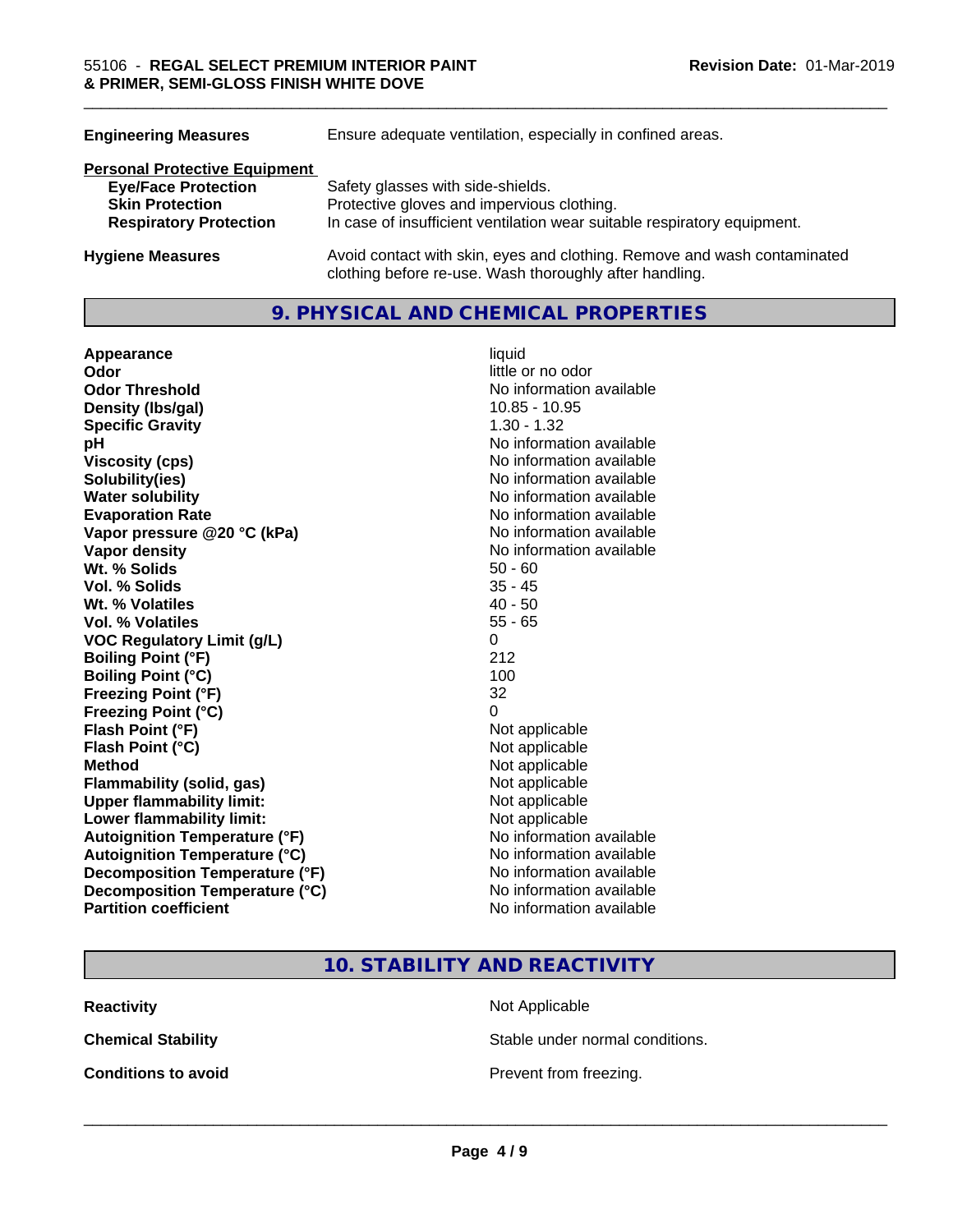| <b>Incompatible Materials</b>                            | No materials to be especially mentioned.                                                   |
|----------------------------------------------------------|--------------------------------------------------------------------------------------------|
| <b>Hazardous Decomposition Products</b>                  | None under normal use.                                                                     |
| Possibility of hazardous reactions                       | None under normal conditions of use.                                                       |
|                                                          | 11. TOXICOLOGICAL INFORMATION                                                              |
| <b>Product Information</b>                               |                                                                                            |
| Information on likely routes of exposure                 |                                                                                            |
| <b>Principal Routes of Exposure</b>                      | Eye contact, skin contact and inhalation.                                                  |
| <b>Acute Toxicity</b>                                    |                                                                                            |
| <b>Product Information</b>                               | No information available                                                                   |
|                                                          | Symptoms related to the physical, chemical and toxicological characteristics               |
|                                                          |                                                                                            |
| <b>Symptoms</b>                                          | No information available                                                                   |
|                                                          | Delayed and immediate effects as well as chronic effects from short and long-term exposure |
| Eye contact                                              | May cause slight irritation.                                                               |
| <b>Skin contact</b>                                      | Substance may cause slight skin irritation. Prolonged or repeated contact may dry          |
|                                                          | skin and cause irritation.                                                                 |
| Inhalation                                               | May cause irritation of respiratory tract.                                                 |
| Ingestion                                                | Ingestion may cause gastrointestinal irritation, nausea, vomiting and diarrhea.            |
| <b>Sensitization</b>                                     | No information available                                                                   |
| <b>Neurological Effects</b>                              | No information available.                                                                  |
| <b>Mutagenic Effects</b>                                 | No information available.                                                                  |
| <b>Reproductive Effects</b>                              | No information available.                                                                  |
| <b>Developmental Effects</b>                             | No information available.                                                                  |
| <b>Target organ effects</b>                              | No information available.                                                                  |
| <b>STOT - single exposure</b>                            | No information available.                                                                  |
| <b>STOT - repeated exposure</b><br>Other adverse effects | No information available.<br>No information available.                                     |

\_\_\_\_\_\_\_\_\_\_\_\_\_\_\_\_\_\_\_\_\_\_\_\_\_\_\_\_\_\_\_\_\_\_\_\_\_\_\_\_\_\_\_\_\_\_\_\_\_\_\_\_\_\_\_\_\_\_\_\_\_\_\_\_\_\_\_\_\_\_\_\_\_\_\_\_\_\_\_\_\_\_\_\_\_\_\_\_\_\_\_\_\_

# **The following values are calculated based on chapter 3.1 of the GHS document**

| <b>ATEmix (oral)</b>   | 37676 mg/kg  |
|------------------------|--------------|
| <b>ATEmix (dermal)</b> | 165410 mg/kg |

# **Component Information**

| Chemical name                   | Oral LD50            | Dermal LD50             | Inhalation LC50      |
|---------------------------------|----------------------|-------------------------|----------------------|
| Titanium dioxide                | > 10000 mg/kg (Rat)  |                         |                      |
| 13463-67-7                      |                      |                         |                      |
| Silica, amorphous               | $>$ 5000 mg/kg (Rat) | $>$ 2000 mg/kg (Rabbit) | > 2.2 mg/L (Rat) 1 h |
| 7631-86-9                       |                      |                         |                      |
| Sodium C14-C16 olefin sulfonate | $= 2310$ mg/kg (Rat) | = 6300 mg/kg ( Rabbit ) |                      |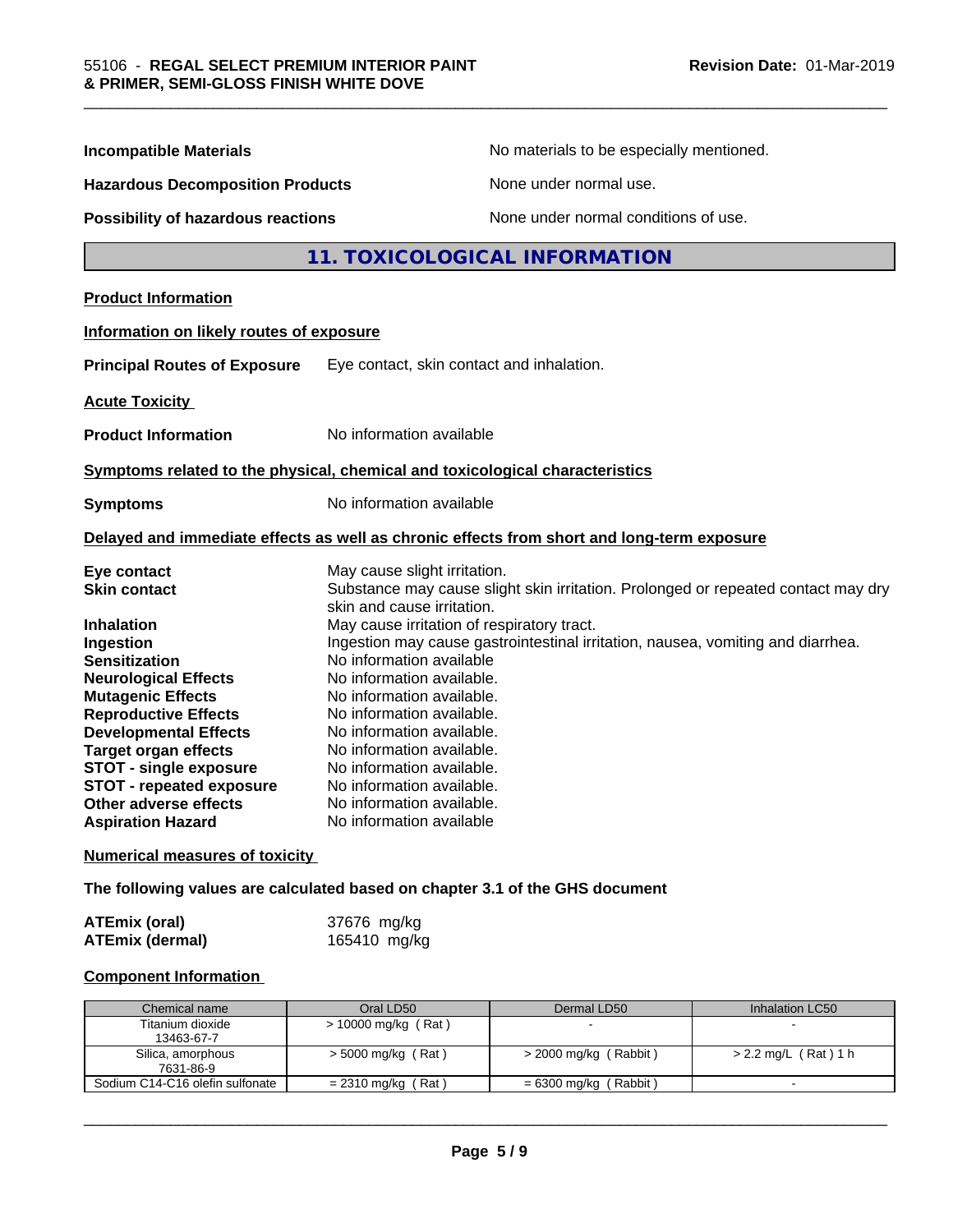#### \_\_\_\_\_\_\_\_\_\_\_\_\_\_\_\_\_\_\_\_\_\_\_\_\_\_\_\_\_\_\_\_\_\_\_\_\_\_\_\_\_\_\_\_\_\_\_\_\_\_\_\_\_\_\_\_\_\_\_\_\_\_\_\_\_\_\_\_\_\_\_\_\_\_\_\_\_\_\_\_\_\_\_\_\_\_\_\_\_\_\_\_\_ 55106 - **REGAL SELECT PREMIUM INTERIOR PAINT & PRIMER, SEMI-GLOSS FINISH WHITE DOVE**

68439-57-6

# **Carcinogenicity**

*The information below indicateswhether each agency has listed any ingredient as a carcinogen:.*

| <b>Chemical name</b>                      | <b>IARC</b>                       | <b>NTP</b> | OSHA   |  |
|-------------------------------------------|-----------------------------------|------------|--------|--|
|                                           | . .<br>2B<br>Possible<br>∖ Human∶ |            | Listed |  |
| $\mathbf{r}$<br>dioxide<br><b>itanium</b> | Carcinogen                        |            |        |  |

• Although IARC has classified titanium dioxide as possibly carcinogenic to humans (2B), their summary concludes: "No significant exposure to titanium dioxide is thought to occur during the use of products in which titanium dioxide is bound to other materials, such as paint."

#### **Legend**

IARC - International Agency for Research on Cancer NTP - National Toxicity Program OSHA - Occupational Safety & Health Administration

**12. ECOLOGICAL INFORMATION**

# **Ecotoxicity Effects**

The environmental impact of this product has not been fully investigated.

# **Product Information**

#### **Acute Toxicity to Fish**

No information available

#### **Acute Toxicity to Aquatic Invertebrates**

No information available

#### **Acute Toxicity to Aquatic Plants**

No information available

#### **Persistence / Degradability**

No information available.

#### **Bioaccumulation**

No information available.

#### **Mobility in Environmental Media**

No information available.

#### **Ozone**

No information available

# **Component Information**

#### **Acute Toxicity to Fish**

Titanium dioxide  $LC50:$  > 1000 mg/L (Fathead Minnow - 96 hr.)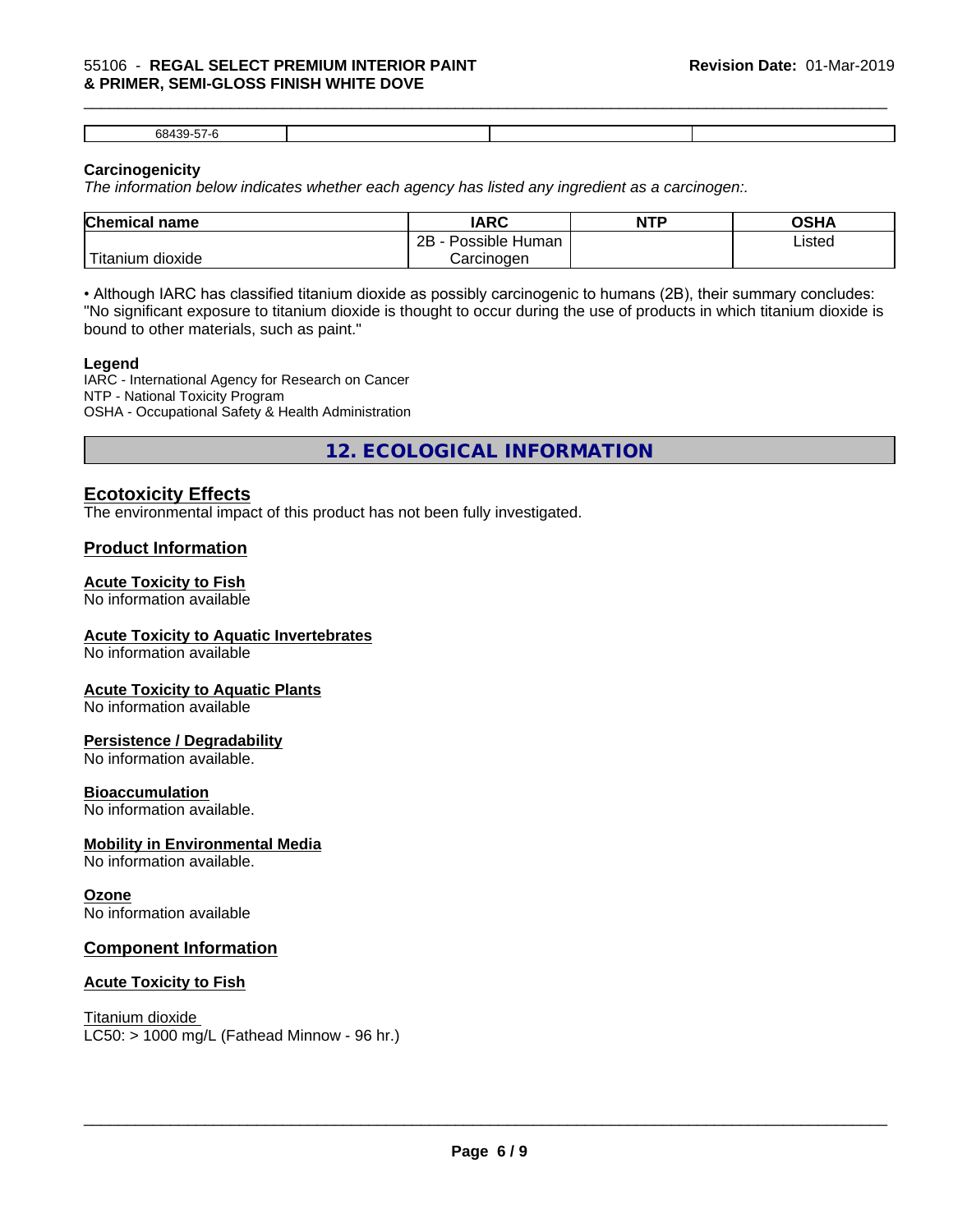#### **Acute Toxicity to Aquatic Invertebrates**

No information available

#### **Acute Toxicity to Aquatic Plants**

No information available

|                              | <b>15. REGULATORY INFORMATION</b>                                                                                                                                                                                         |
|------------------------------|---------------------------------------------------------------------------------------------------------------------------------------------------------------------------------------------------------------------------|
| <b>IMDG / IMO</b>            | Not regulated                                                                                                                                                                                                             |
| <b>ICAO/IATA</b>             | Not regulated                                                                                                                                                                                                             |
| <b>DOT</b>                   | Not regulated                                                                                                                                                                                                             |
|                              | 14. TRANSPORT INFORMATION                                                                                                                                                                                                 |
| <b>Waste Disposal Method</b> | Dispose of in accordance with federal, state, and local regulations. Local<br>requirements may vary, consult your sanitation department or state-designated<br>environmental protection agency for more disposal options. |
|                              | 13. DISPOSAL CONSIDERATIONS                                                                                                                                                                                               |

\_\_\_\_\_\_\_\_\_\_\_\_\_\_\_\_\_\_\_\_\_\_\_\_\_\_\_\_\_\_\_\_\_\_\_\_\_\_\_\_\_\_\_\_\_\_\_\_\_\_\_\_\_\_\_\_\_\_\_\_\_\_\_\_\_\_\_\_\_\_\_\_\_\_\_\_\_\_\_\_\_\_\_\_\_\_\_\_\_\_\_\_\_

# **International Inventories**

| <b>TSCA: United States</b> | Yes - All components are listed or exempt. |
|----------------------------|--------------------------------------------|
| <b>DSL: Canada</b>         | No - Not all of the components are listed. |
|                            | One or more component is listed on NDSL.   |

# **Federal Regulations**

#### **SARA 311/312 hazardous categorization**

| Acute health hazard               | Nο |
|-----------------------------------|----|
| Chronic Health Hazard             | Nο |
| Fire hazard                       | N٥ |
| Sudden release of pressure hazard | Nο |
| Reactive Hazard                   | N٥ |

# **SARA 313**

Section 313 of Title III of the Superfund Amendments and Reauthorization Act of 1986 (SARA). This product contains a chemical or chemicals which are subject to the reporting requirements of the Act and Title 40 of the Code of Federal Regulations, Part 372:

*None*

# **Clean Air Act,Section 112 Hazardous Air Pollutants (HAPs) (see 40 CFR 61)**

This product contains the following HAPs:

*None*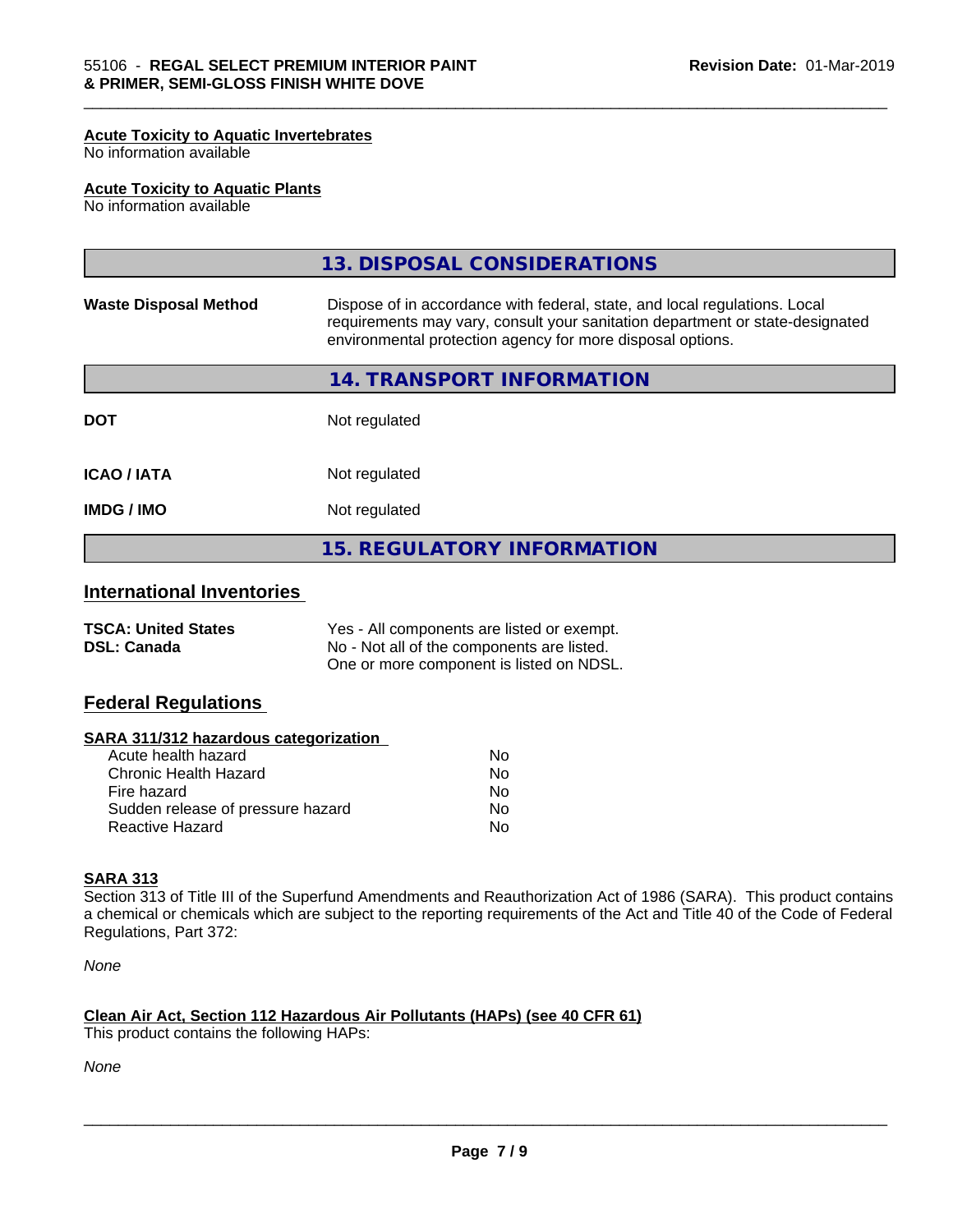# **US State Regulations**

#### **California Proposition 65**

**AVIMARNING:** Cancer and Reproductive Harm– www.P65warnings.ca.gov

### **State Right-to-Know**

| <b>Chemical name</b> | <b>Massachusetts</b> | . Jersev<br><b>New</b> | Pennsylvania |
|----------------------|----------------------|------------------------|--------------|
| Titanium dioxide     |                      |                        |              |
| Kaolin               |                      |                        |              |
| Silica, amorphous    |                      |                        |              |

\_\_\_\_\_\_\_\_\_\_\_\_\_\_\_\_\_\_\_\_\_\_\_\_\_\_\_\_\_\_\_\_\_\_\_\_\_\_\_\_\_\_\_\_\_\_\_\_\_\_\_\_\_\_\_\_\_\_\_\_\_\_\_\_\_\_\_\_\_\_\_\_\_\_\_\_\_\_\_\_\_\_\_\_\_\_\_\_\_\_\_\_\_

#### **Legend**

X - Listed

| <b>16. OTHER INFORMATION</b> |           |                                                                            |                      |                                                                                                                                                                                                                                |  |
|------------------------------|-----------|----------------------------------------------------------------------------|----------------------|--------------------------------------------------------------------------------------------------------------------------------------------------------------------------------------------------------------------------------|--|
| HMIS -                       | Health: 1 | <b>Flammability: 0</b>                                                     | <b>Reactivity: 0</b> | $PPE: -$                                                                                                                                                                                                                       |  |
| <b>HMIS Legend</b>           |           |                                                                            |                      |                                                                                                                                                                                                                                |  |
| 0 - Minimal Hazard           |           |                                                                            |                      |                                                                                                                                                                                                                                |  |
| 1 - Slight Hazard            |           |                                                                            |                      |                                                                                                                                                                                                                                |  |
| 2 - Moderate Hazard          |           |                                                                            |                      |                                                                                                                                                                                                                                |  |
| 3 - Serious Hazard           |           |                                                                            |                      |                                                                                                                                                                                                                                |  |
| 4 - Severe Hazard            |           |                                                                            |                      |                                                                                                                                                                                                                                |  |
| * - Chronic Hazard           |           |                                                                            |                      |                                                                                                                                                                                                                                |  |
|                              |           | X - Consult your supervisor or S.O.P. for "Special" handling instructions. |                      |                                                                                                                                                                                                                                |  |
|                              |           |                                                                            |                      | Alexa The ODE setting the throughout the contribution of the community ODE derival securities result the first description of the delight of the setting of the setting of the setting of the setting of the setting of the se |  |

*Note: The PPE rating has intentionally been left blank. Choose appropriate PPE that will protect employees from the hazards the material will present under the actual normal conditions of use.*

*Caution: HMISÒ ratings are based on a 0-4 rating scale, with 0 representing minimal hazards or risks, and 4 representing significant hazards or risks. Although HMISÒ ratings are not required on MSDSs under 29 CFR 1910.1200, the preparer, has chosen to provide them. HMISÒ ratings are to be used only in conjunction with a fully implemented HMISÒ program by workers who have received appropriate HMISÒ training. HMISÒ is a registered trade and service mark of the NPCA. HMISÒ materials may be purchased exclusively from J. J. Keller (800) 327-6868.*

 **WARNING!** If you scrape, sand, or remove old paint, you may release lead dust. LEAD IS TOXIC. EXPOSURE TO LEAD DUST CAN CAUSE SERIOUS ILLNESS, SUCH AS BRAIN DAMAGE, ESPECIALLY IN CHILDREN. PREGNANT WOMEN SHOULD ALSO AVOID EXPOSURE.Wear a NIOSH approved respirator to control lead exposure. Clean up carefully with a HEPA vacuum and a wet mop. Before you start, find out how to protect yourself and your family by contacting the National Lead Information Hotline at 1-800-424-LEAD or log on to www.epa.gov/lead.

**Prepared By** Product Stewardship Department Benjamin Moore & Co. 101 Paragon Drive Montvale, NJ 07645 800-225-5554